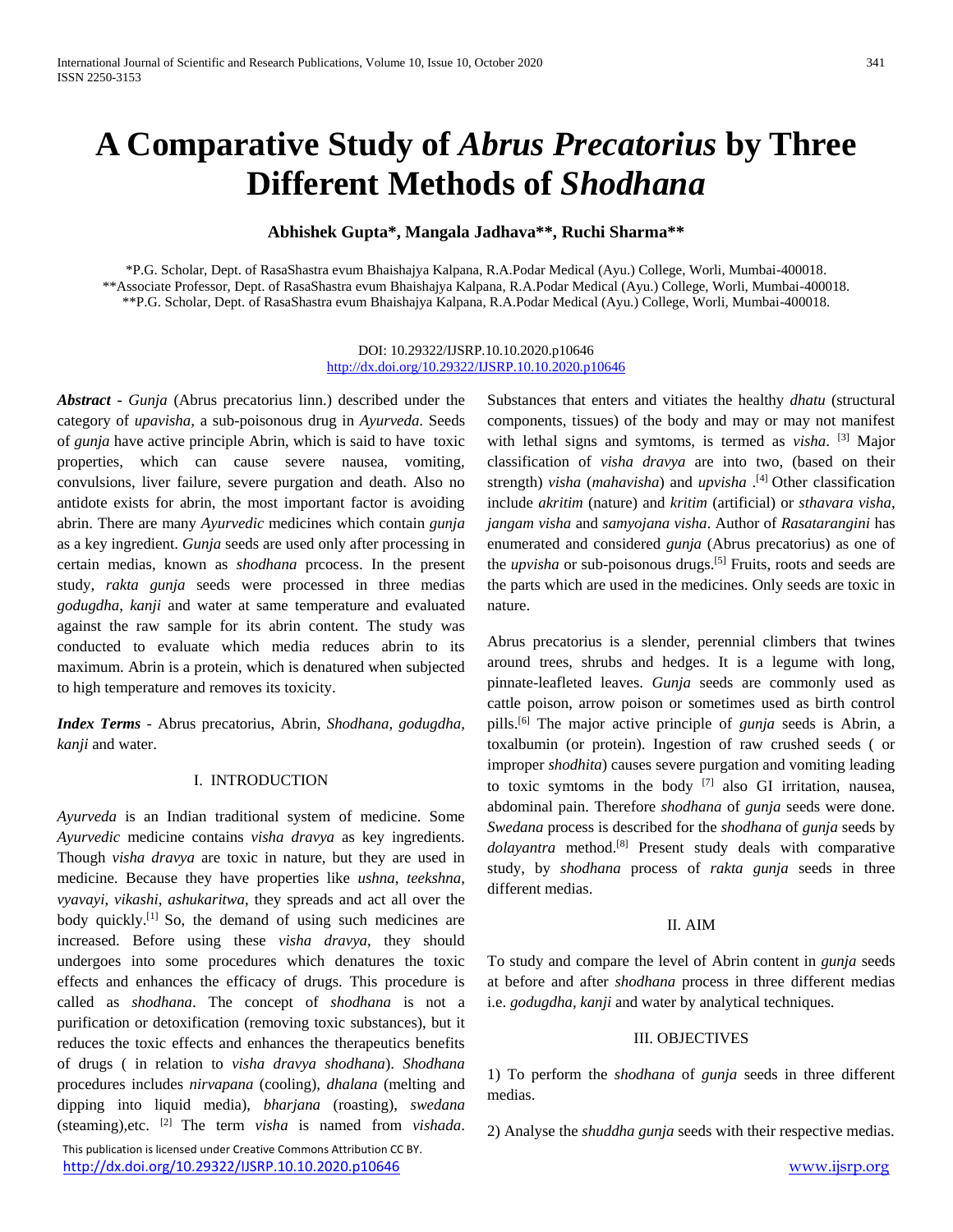International Journal of Scientific and Research Publications, Volume 10, Issue 10, October 2020 342 ISSN 2250-3153

3) Evaluate and compare the Abrin content of *ashuddha gunja* seeds and *shodhita gunja* seeds with their respective medias by using analytical tools.

#### IV. METHODOLOGY

*A. Type of study*

Experimental study.

*B. Materials* 

Raw material : *Ashuddha rakta gunja* seeds ( Abrus Precatorius Linn.)

Other materials : *Gudugdha* (cow milk), *Kanji* (sour gruel), water.

Equipements : Weighing machine, measuring cylinder, muslin cloth, vessel, spatula, rod, gas stove, match stick, cotton thread.

*C. Method*

Collection : The raw *gunja* seeds were procured from local market.

Identification : *Gunja* seeds were identified by dravyaguna department of our institute.

Standardisation : Raw *gunja* seeds were powdered and analysed. The findings were compared with monographs mentioned in API.

# *Shodhana* procedure :

1. Required quantity of raw *gunja* seeds were weighed with the help of weighing machine.

2. Raw *gunja* seeds were placed in muslin cloth and all four corners were tied with thread in such a way that it form a *pottali*.

3. This *pottali* was hanged upon a rod in a vessel containing *Gudugdha* in such a way that it completely immersed in it. (like *Dolayantra*) (image no.3)

4. This vessel is kept upon gas stove and turned on with matchstick.

5. Six hours of continuous heat was given to it. During process, stirring was done with spatula so that liquid doesn't comes out from vessel while boiling.

6. When level of the liquid media decreases, liquid were poured into it, so that *pottali* is completely immersed in the media.

 This publication is licensed under Creative Commons Attribution CC BY. <http://dx.doi.org/10.29322/IJSRP.10.10.2020.p10646> [www.ijsrp.org](http://ijsrp.org/)

7. After self cooling, *pottali* was removed and *shodhita gunja* seeds was washed with luke warm water and kept for drying.

8. Likewise, *shodhana* of *gunja* seeds were done in *kanji* media and water media for 3 hours.

| Liquid                                                          | media Godugdha | Kanji                            | Water      |
|-----------------------------------------------------------------|----------------|----------------------------------|------------|
| for shodhana                                                    |                |                                  |            |
| used<br>Method                                                  |                | Swedana in Swedana in Swedana in |            |
| for shodhana                                                    | Dolavantra     | Dolayantra                       | Dolayantra |
| <b>Heat given in</b> $\begin{bmatrix} 6 \\ 1 \end{bmatrix}$ hrs | (2)            | 3<br>hrs                         | 3<br>hrs   |
| hrs                                                             | yaam)          | yaam)                            | yaam)      |

Table no. 1 showing *shodhana* process.

Precautions :

*Pottali* was not touched at base of the vessel during the procedure. *Pottali* was completely and continuously immersed in the media. *Mandagni* was given throughout the procedure. ( About temperature of 100 degree was maintained throughout the process) (image no.4)

Analytical study :

Organoleptic characteristics, physico-chemical analysis and TLC of *ashuddha gunja*, *shuddha gunja* and media in which *shodhana* has done.

Method applied for TLC analysis :

Methanolic extract of *gunja* seeds and liquid media were used.

Mobile phase – Tolnene : Ethyl acetate : Glacial acetic acid  $=$  (6) :  $3.5:0.5$ ) v/v/v

Reagent – Spray with vanilline ( $H_2SO_4$ )

V. RESULTS

| <b>Parame</b> | A.G.                                         | G.S.G.                                              | K.S.G.                                              | <b>W.S.G.</b>                                                     |
|---------------|----------------------------------------------|-----------------------------------------------------|-----------------------------------------------------|-------------------------------------------------------------------|
| ter           |                                              |                                                     |                                                     |                                                                   |
| Shabdha       | <b>NA</b>                                    | <b>NA</b>                                           | <b>NA</b>                                           | <b>NA</b>                                                         |
| Sparsha       | Smooth                                       | Smooth                                              | Smooth                                              | Smooth                                                            |
| Roopa         | <b>Black</b><br>spot on<br>reddish<br>colour | <b>Black</b><br>spot on<br>dull<br>yellow<br>colour | <b>Black</b><br>spot on<br>dull<br>yellow<br>colour | <b>Black</b><br>spot on<br>light<br>creamis<br>h yellow<br>colour |
| Rasa          |                                              |                                                     |                                                     |                                                                   |
| Gandha        | <b>Not</b><br>specific                       | characte<br>rstics                                  | characte<br>rstics                                  | <b>Not</b><br>specific                                            |
| Wight         | $100 \text{ gm}$                             | $95 \text{ gm}$                                     | 94 gm                                               | 96 <sub>gm</sub>                                                  |

Table no.2 showing organoleptic characterstics of *ashuddha* and *shuddha* gunja seeds.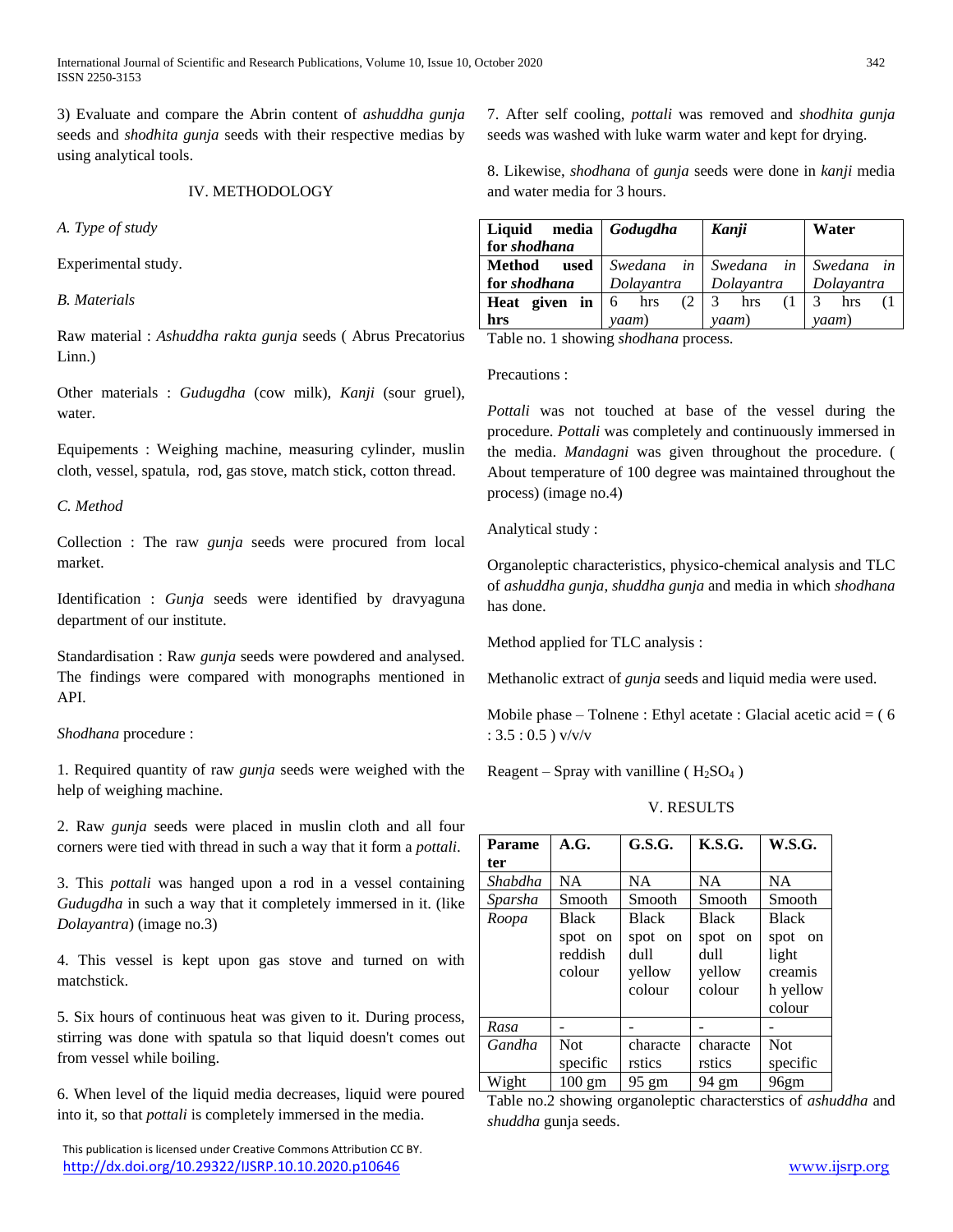A.G. – *Ashuddha Gunja* seeds, G.S.G. – *Godugdha Shodhita Gunja* seeds.

K.S.G. – *Kanji Shodhita Gunja* seeds, W.S.G. – Water *Shodhita Gunja* seeds.

| <b>Parameter</b> | Godugdha media  | Kanji media  | Water media     |
|------------------|-----------------|--------------|-----------------|
| Shabdha          | NA.             | NΑ           | <b>NA</b>       |
| Sparsha          | Semisolid       | Semisolid    | watery          |
| Roopa            | Creamish yellow | Light yellow | <b>Blackish</b> |
| Rasa             |                 |              |                 |
| Gandha           | Not specific    | Not specific | Not specific    |

|  |                                    | Table no.3 showing organoleptic characterstics of liquid media |  |  |
|--|------------------------------------|----------------------------------------------------------------|--|--|
|  | in which <i>shodhana</i> has done. |                                                                |  |  |

| <b>Parameter</b> | <b>Normal</b> | A.G.             | G.S.G. | K.S.G.           | <b>W.S.G.</b> |
|------------------|---------------|------------------|--------|------------------|---------------|
|                  | range         |                  |        |                  |               |
| Foreign          | <b>NMT</b>    | N <sub>i</sub> l | Nil    | N <sub>i</sub> l | Nil           |
| matter           | 2%            |                  |        |                  |               |
| Ash value        | <b>NMT</b>    | 2.92             | 2.48 % | 2.32 %           | 2.84 %        |
|                  | 3%            | $\%$             |        |                  |               |
| Acid             | <b>NMT</b>    | 0.47             | 0.27%  | 0.35 %           | 0.41%         |
| insoluble ash    | 0.5%          | $\%$             |        |                  |               |
| Alcohol          | <b>NLT</b>    | 3.29             | 3.86 % | 3.16 %           | 3.12 %        |
| soluble          | 3%            | $\frac{0}{0}$    |        |                  |               |
| extract          |               |                  |        |                  |               |
| Water            | NI.T          | 17.75            | 17.11  | 16.97            | 16.05         |
| soluble          | 15%           | %                | $\%$   | %                | $\frac{0}{0}$ |
| extract          |               |                  |        |                  |               |

Table no.4 showing physico-chemical of *ashuddha* and *shuddha gunja* seeds.

|                            | A.G.                      | G.S.G.   | <b>K.S.G.</b> | <b>W.S.G.</b> |
|----------------------------|---------------------------|----------|---------------|---------------|
| <b>Rf</b> value of abrin   | 0.30                      | 0.25     | 0.25          | 0.30          |
| Rf<br>value<br>abrusogenin | of $0.60 \& 0.40$<br>0.70 | &<br>070 | 0.70          | 0.50<br>0.70  |

Table no.5 showing TLC of *gunja* seeds before and after *shodhana*.

|                   | Godugdha<br>media | Kanji<br>media | Water<br>media |
|-------------------|-------------------|----------------|----------------|
| Rf<br>value<br>of | 0.30              | 040            | 0.40           |
| abrin             |                   |                |                |

Table no.6 showing TLC of liquid media

#### VI. DISCUSSION

The concept of *shodhana* is to denature the toxicity and enhance the therapeutic effects. In this study, three media were used to do *shodhana* of *rakta gunja* seeds. *Godugdha* and *kanji* are the medias described in text for the *shodhana* of *gunja*. A new media was used to verify whether it can alter or reduces the toxic

 This publication is licensed under Creative Commons Attribution CC BY. <http://dx.doi.org/10.29322/IJSRP.10.10.2020.p10646> [www.ijsrp.org](http://ijsrp.org/)

effects. The reason behind this is that, if water soluble extract causes toxicity then it can replace the *godugdha* or *kanji* media for *shodhana* process. On analysing the raw *gunja* seeds, it found that the values were in the limit as mentioned in the monographs in API. On comparing all *shodhita gunja* seeds, it found that water soluble extract and alcohol soluble extract was found higher in *godugdha shodhita gunja* seeds and lesser in water *shodhita gunja* seeds. This may be due the presence of protein content in *gunja* seeds are more soluble in milk than *kanji* and water and also milk has higher affinity to dissolve the protein content. Ash value and acid insoluble ash was found lesser in *godugdha shodhita gunja* seeds than *kanji* and water *shodhita gunja* seeds. Colour and weight of *gunja* seeds were changed after *shodhana* process. TLC of *ashuddha gunja* seeds shows presence of Abrin content with rf value 0.30 and abrusogenin with rf value 0.60 and 0.70. On comparing TLC of all *shodhita gunja* seeds, rf values of Abrin was found different in *godugdha* and *kanji shodhita gunja* seeds ( conversion of 0.30 into 0.25 ) whereas rf value remain same in water *shodhita gunja* seeds and also rf values of abrusogenin was found different in *godugdha* and water *shodhita gunja* seeds ( conversion of 0.60 and 0.70 into 0.40 and 0.70, 0.50 and 0.70 respectively ) with disappearence of one of rf value in *kanji shodhita gunja* seeds. Reason behind may be that structure of Abrin content containing rf value is converted into some other component of Abrin having different rf value which may shows less toxicity. On analysing the TLC of all liquid medias in which *shodhana* was performed, it found that media show same rf value of Abrin ( 0.30 ) which was seen in *ashuddha gunja* seeds. Reason may be that some of Abrin content having rf value from *ashuddha* gunja seeds was dissolve or transferred into liquid *godugdha* media thereby reducing the toxic effects of *gunja* seeds. Also found that *kanji* media and water media shows different rf value of Abrin content ( conversion of 0.30 into 0.40 ). This may be due to commencement of chemical reaction between media and *gunja* seeds in heating process thereby leading to formation of new component or structure of Abrin.

#### VII. CONCLUSION

On performing the *shodhana* of *gunja* seeds in all three different medias, there was increase in alcohol soluble extract and water soluble extract, and also decrease in ash value and acid insoluble ash of all *shodhita gunja* when compared to *ashuddha gunja* seeds. TLC of Abrin content was altered in *godugdha shodhita gunja* seeds after *shodhana*. TLC of Abrin content was altered in all liquid medias in which *shodhana* of *gunja* seeds has done whereas the presence of same rf value ( 0.30 ) of *ashuddha gunja* seeds in *godugdha* media indicating some ofAbrin content is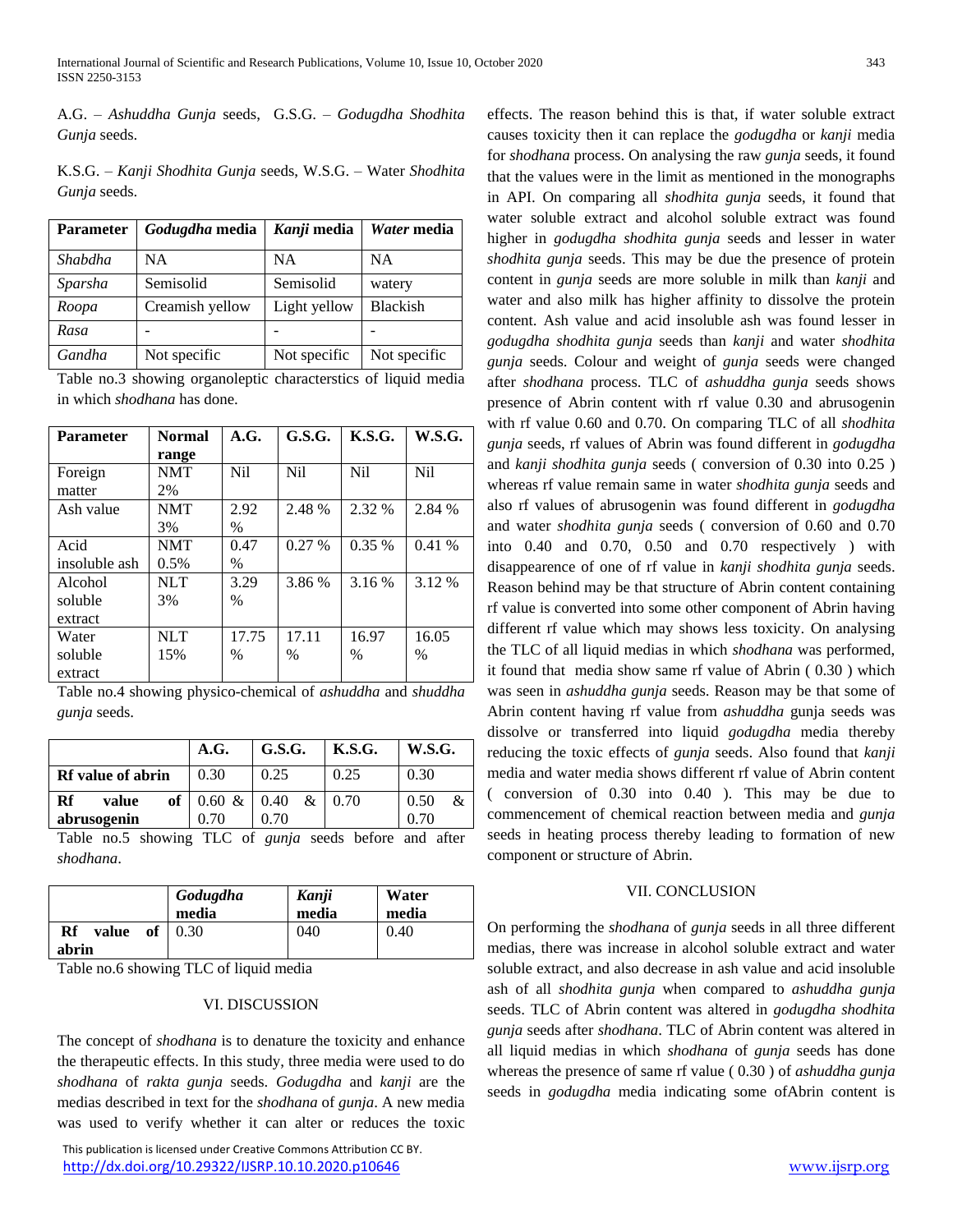International Journal of Scientific and Research Publications, Volume 10, Issue 10, October 2020 344 ISSN 2250-3153

transported in it. So, study concluded that *shodhana* of gunja seeds in *godugdha* is more effective than *kanji* and water.

## **REFERENCES**

[1] Ravidatta Tripathi, Charak Samhita of Agnivesha, volume 2<sup>nd</sup>, Chikitsasthana, Chaukhamba surbharati prakashan, Varanasi, reprint-2019, chapter 23, verses 24, pg no.746.

[2] Dhoble SB and Majumdar AS, Anti-inflamatory potential of detoxified Abrus precatorius extract, Journal of Ayurveda and Integrative Medicine, 2014;5:154- 61.

[3] Namburi sekhar UR, Introduction to visha, A textbook of Agadtantra, published by Chaukhamba Sanskrit Bhavan : Varanasi, 1<sup>st</sup> edition, 2006, pg no.6.

[4] Pandita Kashinath Shastri, Rasatarangini of Sadanand sharma, Motilal Banarsidas Publication, Delhi, 11<sup>th</sup> edition reprint -8, 2014, chapter no. 24, verses 6, pg no.648.

[5] Pandita Kashinath Shastri, Rasatarangini of Sadanand sharma, Motilal Banarsidas Publication, Delhi, 11<sup>th</sup> edition reprint -8, 2014, chapter no. 24, verses 163, pg no.676.

[6] S.K. Singhal, Irritants Poisonous, Textbook of Toxicology at glance, published by National book depot, Mumbai,  $7<sup>th</sup>$  edition, chapter no.8, pg no.81.

[7] Pandita Kashinath Shastri, Rasatarangini of Sadanand sharma, Motilal Banarsidas Publication, Delhi, 11<sup>th</sup> edition reprint -8, 2014, chapter no. 24, verses 441, pg no.728.

[8] Pandita Kashinath Shastri, Rasatarangini of Sadanand sharma, Motilal Banarsidas Publication, Delhi, 11<sup>th</sup> edition reprint -8, 2014, chapter no. 24, verses 444-45, pg no.729.

# AUTHORS

**First Author** – Abhishek Gupta, P.G. Scholar, Dept. of RasaShastra evum Bhaishajya Kalpana, R.A.Podar Medical (Ayu.) College, Worli, Mumbai-400018. [aabhishekg12@gmail.com](mailto:aabhishekg12@gmail.com)

**Second Author** – Mangala Jadhav, Associate Professor, Dept. of RasaShastra evum Bhaishajya Kalpana, R.A.Podar Medical (Ayu.) College, Worli, Mumbai-400018. [drmangal59@gmail.com](mailto:drmangal59@gmail.com)

**Third Author** – Ruchi Sharma, P.G. Scholar, Dept. of RasaShastra evum Bhaishajya Kalpana, R.A.Podar Medical (Ayu.) College, Worli, Mumbai-400018. [ruchisharma303124@gmail.com](mailto:ruchisharma303124@gmail.com)

**Correspondence Author** – Abhishek Gupta, P.G. Scholar, Dept. of RasaShastra evum Bhaishajya Kalpana, R.A.Podar Medical (Ayu.) College, Worli, Mumbai-400018. Email – [aabhishekg12@gmal.com](mailto:aabhishekg12@gmal.com) Contact no. 8788243110



Image no.1 showing TLC of *ashuddha gunja* seeds and *shuddha gunja* seeds.

Image no.2 showing TLC of liquid media.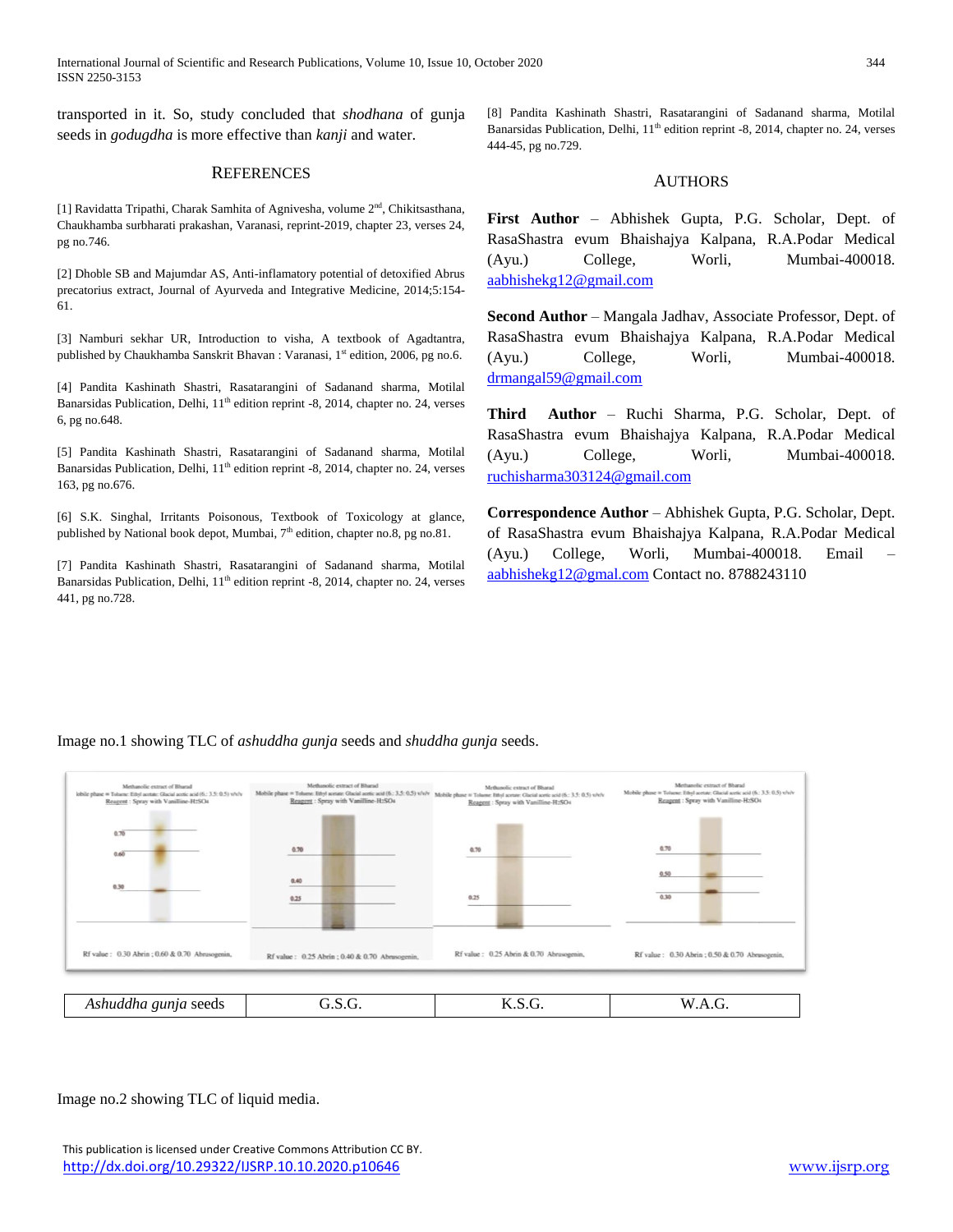

Image no.3 showing *dolayantra* method used for *shodhana* process (W.S.G.).



Image no.4 showing *agni* (heat)(low flame) used for *shodhana.*

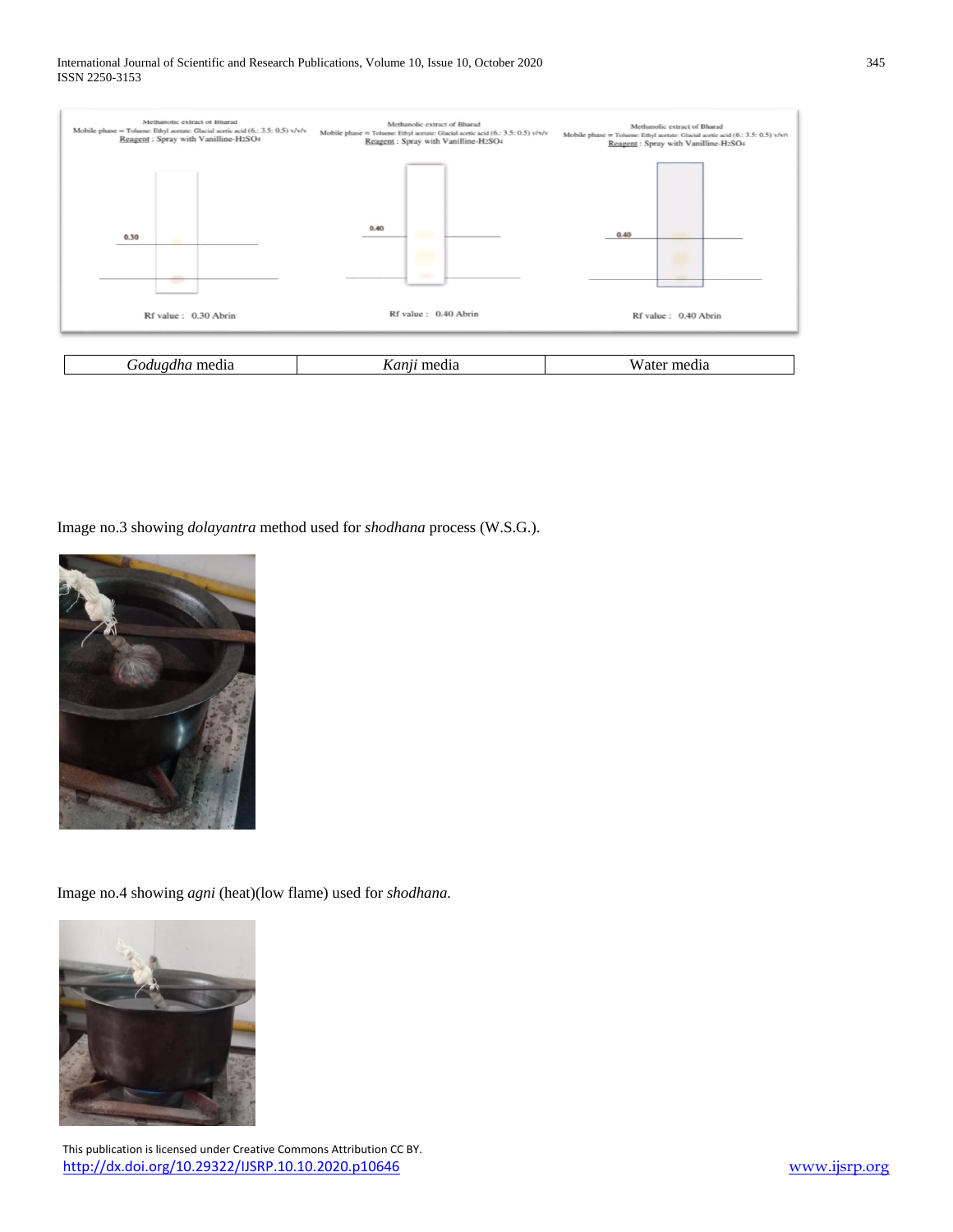International Journal of Scientific and Research Publications, Volume 10, Issue 10, October 2020 346 ISSN 2250-3153

Image no.5 showing *shodhana* of *gunja* seeds in *godugdha* media.



Image no.6 showing in-process *shodhana* of *gunja* seeds in *godugdha* media.



Image no.7 showing *shuddha gunja* seeds.